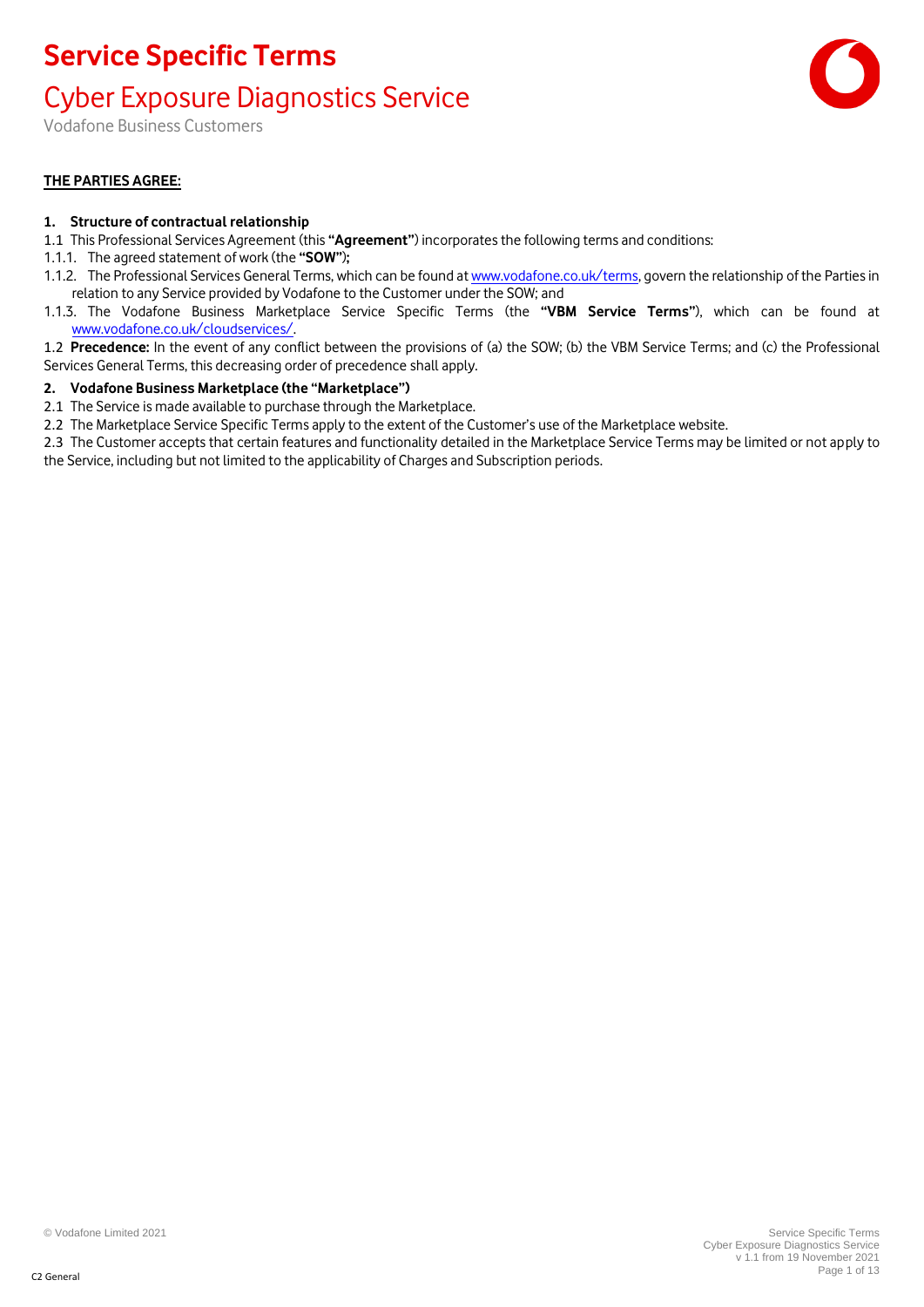# **Service Specific Terms** Cyber Exposure Diagnostics Service

Vodafone Business Customers

#### **STATEMENT OF WORK**

STATEMENT OF WORK (**"SOW"**): Vodafone Managed Security Services: Cyber Exposure Diagnostics Service (the **"Service"**)

#### **1. Project and Services – Cyber Exposure Diagnostics Service (the "Service")**

| <b>Service</b>                                                                | The Service has been designed to help the Customer understand its readiness for a Cyber-Attack.                                                                                                                                                                                                                                                                                                                                                                                                  |                                  |                                         |                               |
|-------------------------------------------------------------------------------|--------------------------------------------------------------------------------------------------------------------------------------------------------------------------------------------------------------------------------------------------------------------------------------------------------------------------------------------------------------------------------------------------------------------------------------------------------------------------------------------------|----------------------------------|-----------------------------------------|-------------------------------|
| Summary                                                                       | The Service aims to determine if there is evidence of cyber risks, operational vulnerabilities, cyber hygiene issues,<br>known indicators of compromise, configuration and asset variations, and potential anomalous events present on the<br>Environment.                                                                                                                                                                                                                                       |                                  |                                         |                               |
|                                                                               | The Service is executed through the deployment of a Script on the Customer's Environment which then collects<br>Repository Data. The Repository Data is then uploaded via Secure File Transfer Protocol to the CED Platform where it<br>can then be assessed by Vodafone and used to create the Weekly CED Status Reports and the Final CED Report. Where<br>applicable, recommendations are made to the Customer in the reports and the findings are listed in a recommended<br>priority order. |                                  |                                         |                               |
|                                                                               | Vodafone shall, within 3 Business Days of delivering the Final CED Report, remotely provide to the Customer the<br>Explanatory Presentation.                                                                                                                                                                                                                                                                                                                                                     |                                  |                                         |                               |
| There are three editions of the Service to meet different sized Environments. |                                                                                                                                                                                                                                                                                                                                                                                                                                                                                                  |                                  |                                         |                               |
|                                                                               | <b>Size</b><br><b>Endpoints</b><br><b>Estimated Duration</b>                                                                                                                                                                                                                                                                                                                                                                                                                                     |                                  |                                         |                               |
|                                                                               | Small                                                                                                                                                                                                                                                                                                                                                                                                                                                                                            |                                  | Up to 256                               | 5 Business Days for analysis  |
|                                                                               | Medium                                                                                                                                                                                                                                                                                                                                                                                                                                                                                           |                                  | Up to 1,000                             | 15 Business Days for analysis |
|                                                                               | Large                                                                                                                                                                                                                                                                                                                                                                                                                                                                                            |                                  | Up to 2,500                             | 30 Business Days for analysis |
|                                                                               | The Service shall comprise of the following deliverables:                                                                                                                                                                                                                                                                                                                                                                                                                                        |                                  |                                         |                               |
|                                                                               | Deliverable 1:                                                                                                                                                                                                                                                                                                                                                                                                                                                                                   |                                  | Deployment of Script on the Environment |                               |
|                                                                               | Deliverable 2:                                                                                                                                                                                                                                                                                                                                                                                                                                                                                   | <b>Weekly CED Status Reports</b> |                                         |                               |
|                                                                               | Deliverable 3:                                                                                                                                                                                                                                                                                                                                                                                                                                                                                   | Final CED Report                 |                                         |                               |
|                                                                               | Deliverable 4:                                                                                                                                                                                                                                                                                                                                                                                                                                                                                   | <b>Explanatory Presentation</b>  |                                         |                               |

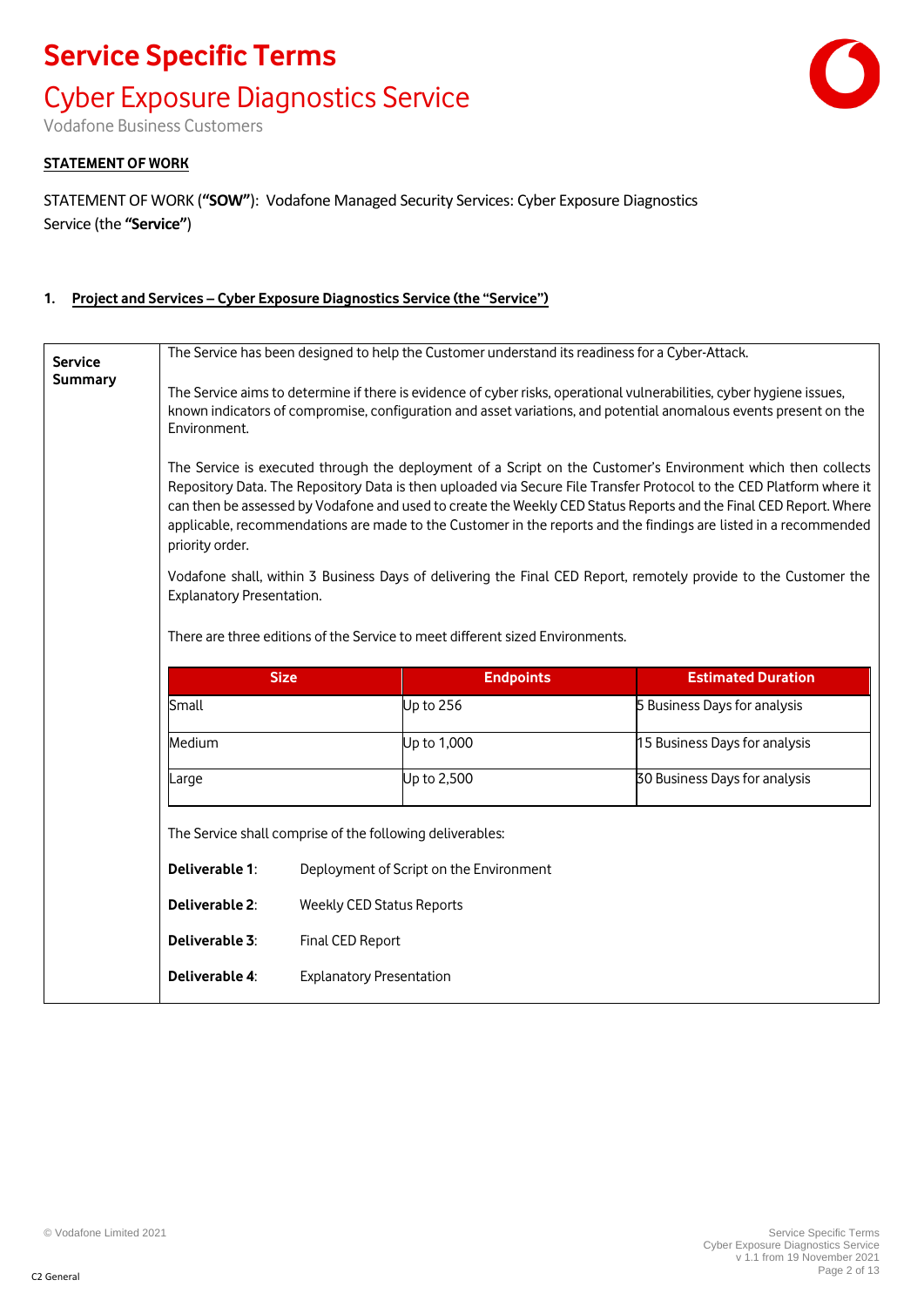### Cyber Exposure Diagnostics Service



Vodafone Business Customers

**Customer Prerequisites**

#### **CED Questionnaire**

To facilitate the Service, the Customer must provide Vodafone with the information requested in the CED Questionnaire, prior to the Service Commencement Date.

#### **Minimum Specification (Virtual Servers only)**

If the Script is to be deployed on to a Customer's Virtual Server, the Customer must ensure that the relevant Virtual Server has the following minimum specification:

|                | <b>Specification of Virtual</b><br><b>Server</b>                                                                                                                                                                   | <b>Details</b>                                                                                                                                                                                                                                                                                                                             |  |  |
|----------------|--------------------------------------------------------------------------------------------------------------------------------------------------------------------------------------------------------------------|--------------------------------------------------------------------------------------------------------------------------------------------------------------------------------------------------------------------------------------------------------------------------------------------------------------------------------------------|--|--|
|                | <b>CPU</b>                                                                                                                                                                                                         | 4-8 Cores                                                                                                                                                                                                                                                                                                                                  |  |  |
|                | <b>RAM</b>                                                                                                                                                                                                         | 16GB+RAM                                                                                                                                                                                                                                                                                                                                   |  |  |
|                | Disk                                                                                                                                                                                                               | $1TB+$                                                                                                                                                                                                                                                                                                                                     |  |  |
|                | Bandwidth                                                                                                                                                                                                          | $~^{\sim}$ 1Gb/s                                                                                                                                                                                                                                                                                                                           |  |  |
|                | Network Interface Card -<br>management/hunting                                                                                                                                                                     | Customer must provide Vodafone with access to the Network Interface                                                                                                                                                                                                                                                                        |  |  |
|                | Network Interface Card -<br>monitor                                                                                                                                                                                | Dedicated virtual Network Interface Card with promiscuous mode enabled<br>(for collection of Repository Data)                                                                                                                                                                                                                              |  |  |
|                |                                                                                                                                                                                                                    | All traffic passing to, or sourced from, the internet through the deployed Network Sensors and/or Script is to be<br>considered in scope. The Network Sensor component requires the sensors to capture data for a minimum of two (2)<br>weeks in duration, commencing from the Service Commencement Date and prior to analysis and report. |  |  |
| <b>Service</b> | The Service is delivered in the following 4 phases:                                                                                                                                                                |                                                                                                                                                                                                                                                                                                                                            |  |  |
| Methodology    | PHASE 1 - TEST & DEPLOY                                                                                                                                                                                            |                                                                                                                                                                                                                                                                                                                                            |  |  |
|                |                                                                                                                                                                                                                    | After completing the CED Questionnaire, Vodafone shall provide the Script and Network Sensors for the Customer to<br>deploy on the Customer's Environment, in accordance with Vodafone's instructions.                                                                                                                                     |  |  |
|                | PHASE 2 - COLLECT AND UPLOAD REPOSITORY DATA                                                                                                                                                                       |                                                                                                                                                                                                                                                                                                                                            |  |  |
|                | Upon execution, the Scripts shall collect the Repository Data which is then encrypted and securely uploaded to the<br>Repository. The CED Platform shall then prepare the Repository Data for analysis and review. |                                                                                                                                                                                                                                                                                                                                            |  |  |
|                | <b>PHASE 3 - ANALYSE THE REPOSITORY DATA</b>                                                                                                                                                                       |                                                                                                                                                                                                                                                                                                                                            |  |  |
|                | Vodafone shall analyse the prepared Repository Data in order to identify evidence of malicious activity or cyber bad<br>practice through both automated and manual queries.                                        |                                                                                                                                                                                                                                                                                                                                            |  |  |
|                | with Vodafone, or another third party, to determine next actions.                                                                                                                                                  | If during the provision of the Service, an active IOC is identified, Vodafone shall notify Customer of it. Any action to<br>resolve active IOCs, would not fall within the scope of the Service, and instead Customer would be advised to engage                                                                                           |  |  |
|                | <b>PHASE 4 - REPORT</b>                                                                                                                                                                                            |                                                                                                                                                                                                                                                                                                                                            |  |  |
|                | Final CED Report at the end of the Service.                                                                                                                                                                        | The Customer shall be provided with Weekly CED Status Reports throughout the provision of the Service and also the                                                                                                                                                                                                                         |  |  |
|                |                                                                                                                                                                                                                    | Within 3 Business of providing the Final CED Report, Vodafone shall remotely provide to the Customer the<br>Explanatory Presentation to guide through and discuss the findings with the Customer.                                                                                                                                          |  |  |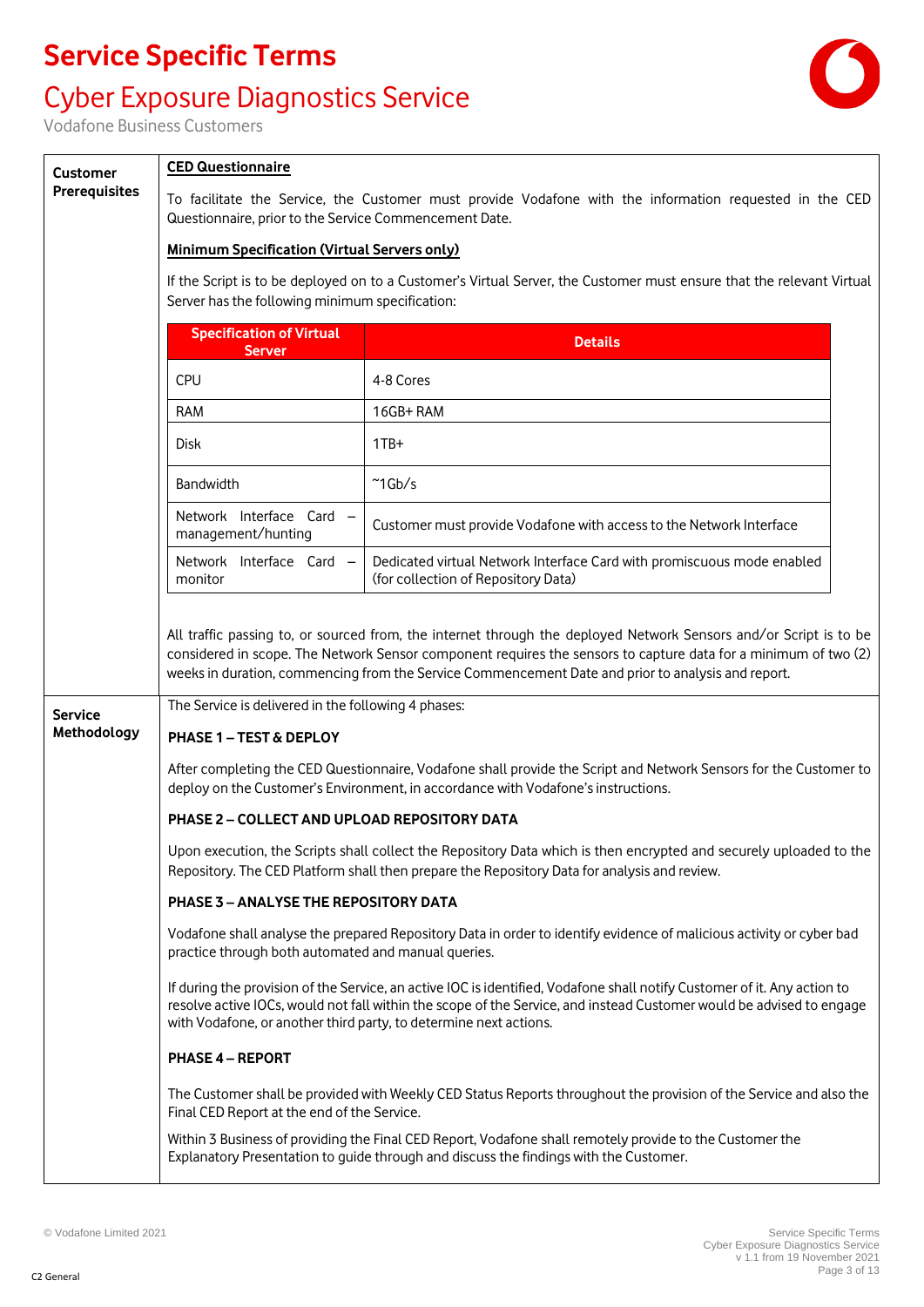# Cyber Exposure Diagnostics Service

| <b>Customer</b>     | The following deliverables shall be securely provided to Customer: |                                                                                                                                                                                                                                                                                                                                                                                                                                                                                                                                                                                                                                                                                         |                                                                                         |
|---------------------|--------------------------------------------------------------------|-----------------------------------------------------------------------------------------------------------------------------------------------------------------------------------------------------------------------------------------------------------------------------------------------------------------------------------------------------------------------------------------------------------------------------------------------------------------------------------------------------------------------------------------------------------------------------------------------------------------------------------------------------------------------------------------|-----------------------------------------------------------------------------------------|
| <b>Deliverables</b> | <b>Deliverable</b>                                                 | <b>Description</b>                                                                                                                                                                                                                                                                                                                                                                                                                                                                                                                                                                                                                                                                      | <b>Timeframe</b>                                                                        |
|                     | Deployment of<br>Script on the<br>Customer's<br>Environment        | Vodafone shall provide the Script and Network Sensors for the<br>Customer to deploy on the Customer's Environment, in<br>accordance with Vodafone's instructions.                                                                                                                                                                                                                                                                                                                                                                                                                                                                                                                       | the<br>On<br>Service<br>Commencement Date.                                              |
|                     | CED<br>Weekly<br><b>Status Reports</b>                             | During the provision of the Service, Vodafone will provide to the<br>Customer the Weekly CED Status Reports, which will consist of:<br>an executive summary on the status of the Service;<br>٠<br>a project schedule with mutually agreed target<br>$\bullet$<br>completion dates for the Deliverables;<br>details of any accomplishments to date;<br>any open items awaiting action to enable Vodafone to<br>$\bullet$<br>continue effective performance of the Service;<br>a summary status of Vodafone's analysis to date,<br>$\bullet$<br>including a summary description for any key findings<br>(risk and/or hygiene issues); and<br>details of upcoming activities.<br>$\bullet$ | On a weekly<br>basis<br>throughout<br>the<br>provision<br>0f<br>the<br>Service.         |
|                     | CED<br>Final<br>Report                                             | Vodafone will provide to the Customer the Final CED Report at the<br>conclusion of the Service, and it will contain:<br>an executive summary of the Service performed;<br>an overview of the approach taken and Repository Data<br>$\bullet$<br>reviewed:<br>a summary of any risk and hygiene issues identified by<br>$\bullet$<br>Vodafone, dashboards and visual support, where<br>appropriate;<br>any recommendations for improvements to the<br>immediate security posture, and for long-term<br>improvements; and<br>a priority of findings based on Vodafone's<br>understanding of the Customer's environment and<br>which may cause the most impact.                            | As detailed<br>in the<br>Summary<br>Service<br>above.                                   |
|                     | Explanatory<br>Presentation                                        | Vodafone shall deliver the Explanatory Presentation remotely to<br>Customer.                                                                                                                                                                                                                                                                                                                                                                                                                                                                                                                                                                                                            | Within 3 Business Days<br>from provision to the<br>Customer of the Final<br>CED Report. |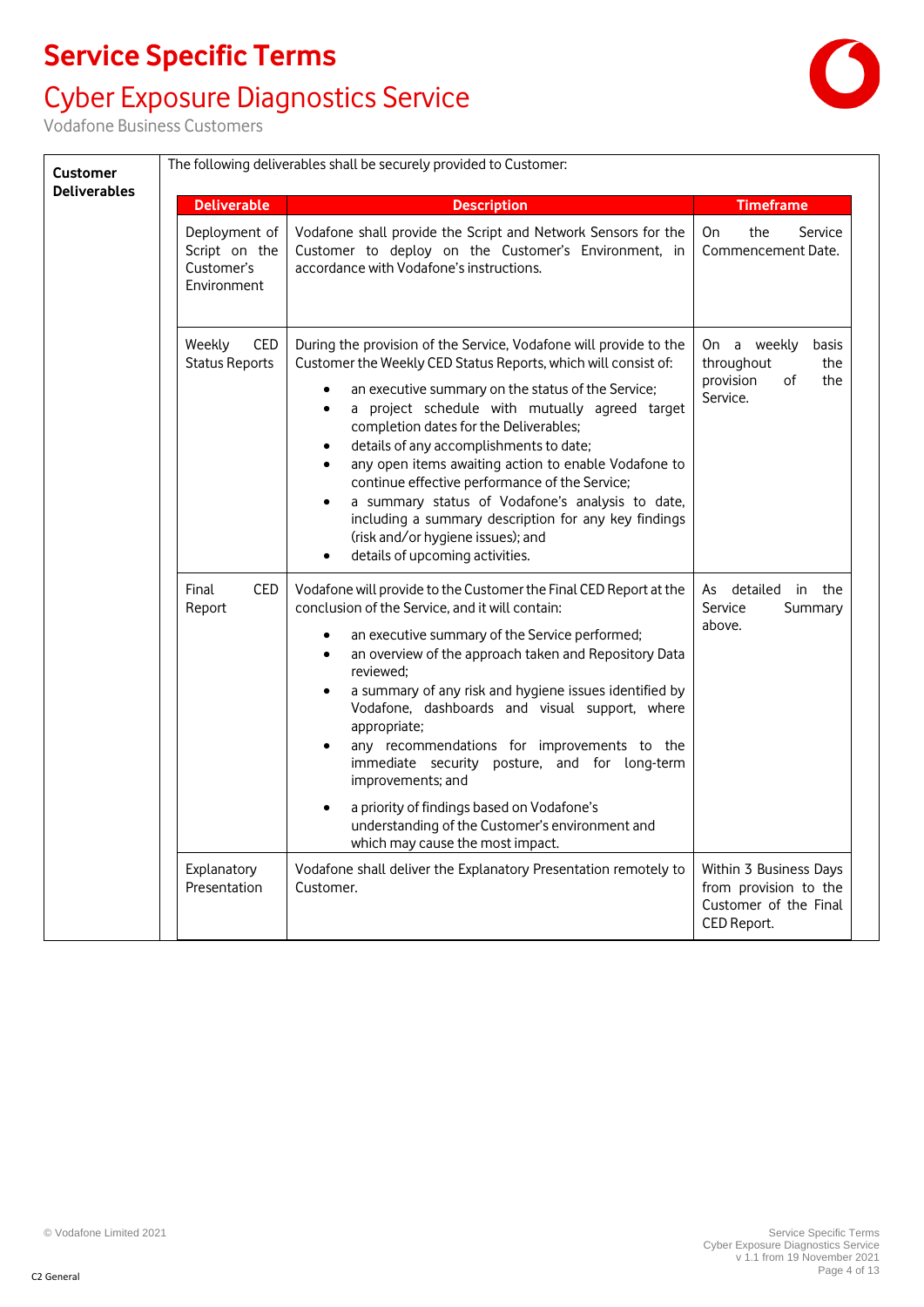### Cyber Exposure Diagnostics Service

Vodafone Business Customers

#### **2. Project Terms**

| <b>Customer</b><br><b>Dependencies</b> | In addition to any other responsibilities or assumptions described in this Agreement, the Customer<br>Dependencies are as follows and the Customer recognises that if it fails to comply with the following<br>dependencies, Vodafone is relieved from performing or delivering the Service and may choose to suspend or<br>terminate this Agreement:                                                                                                                                                                                                                                                                                                                                                                                                                                                                                                                                                                                                                                                                                                                                                                                                                                                                                                                                                                                                                                                                                                                                                                                                                                                                                                                                                                                                                                                                                                                                                                                                                                                                                                                                                                                                                                                                                                                                                                                                                                                                        |
|----------------------------------------|------------------------------------------------------------------------------------------------------------------------------------------------------------------------------------------------------------------------------------------------------------------------------------------------------------------------------------------------------------------------------------------------------------------------------------------------------------------------------------------------------------------------------------------------------------------------------------------------------------------------------------------------------------------------------------------------------------------------------------------------------------------------------------------------------------------------------------------------------------------------------------------------------------------------------------------------------------------------------------------------------------------------------------------------------------------------------------------------------------------------------------------------------------------------------------------------------------------------------------------------------------------------------------------------------------------------------------------------------------------------------------------------------------------------------------------------------------------------------------------------------------------------------------------------------------------------------------------------------------------------------------------------------------------------------------------------------------------------------------------------------------------------------------------------------------------------------------------------------------------------------------------------------------------------------------------------------------------------------------------------------------------------------------------------------------------------------------------------------------------------------------------------------------------------------------------------------------------------------------------------------------------------------------------------------------------------------------------------------------------------------------------------------------------------------|
|                                        | Customer will perform and complete the responsibilities and assumptions set out in the<br>Customer Prerequisites section prior to the Service Commencement Date.<br>Customer will make any decisions required of it promptly and without delay.<br>$\bullet$<br>Customer is responsible for: (a) Customer's use of the Service and Deliverables, (b) ensuring that<br>the scope, as set out in this Agreement, meets Customer's requirements, and (c) compliance<br>with all Applicable Laws and regulations applicable to Customer in connection with its use of<br>the Service and/or Deliverables.<br>Vodafone is performing the Service at Customer's request and has no intention of committing<br>any civil or criminal offence. The Customer acknowledges and agrees that, no act or omission<br>arising out of or related to provision of the Service and/or Deliverables, or compliance with law,<br>will be deemed to exceed the scope of any authorization or Consent obtained in connection<br>with this Agreement.<br>Customer remains responsible for supervision and performance of other contractors, vendors<br>$\bullet$<br>or third parties engaged by Customer.<br>Customer agrees and authorizes Vodafone to do all acts as necessary for the performance of<br>the Service, including:<br>access to Customer Property and physically connect, disconnect, install, update,<br>$\circ$<br>upgrade, manage and operate equipment, tools and software on Customer Property;<br>and<br>to the extent required to comply with law, or take such actions with respect to<br>$\circ$<br>Customer Property required by law enforcement authorities or regulatory authorities.<br>In such cases Vodafone shall use reasonable endeavours to notify Customer in<br>advance, where it is permitted by such law enforcement and/or regulatory<br>authorities to do so.<br>Customer agrees and authorizes Vodafone to retain for its business purposes any indicators of<br>compromise, malware, anomalies or other metadata found as part of, or related to the<br>performance of the Service ("Metadata"). Vodafone may analyse, copy, store, and use such<br>Metadata in an aggregated, and de-identified manner.<br>Customer shall notify Vodafone of any applicable export control requirements related to<br>$\bullet$<br>Customer Property and obtaining any required licenses with respect to such Customer |
|                                        | Property.<br>At the completion of the Service, Customer shall be responsible for the decommissioning of<br>any virtual servers on which Network Sensors were deployed.                                                                                                                                                                                                                                                                                                                                                                                                                                                                                                                                                                                                                                                                                                                                                                                                                                                                                                                                                                                                                                                                                                                                                                                                                                                                                                                                                                                                                                                                                                                                                                                                                                                                                                                                                                                                                                                                                                                                                                                                                                                                                                                                                                                                                                                       |
|                                        | In respect of hardware and software:                                                                                                                                                                                                                                                                                                                                                                                                                                                                                                                                                                                                                                                                                                                                                                                                                                                                                                                                                                                                                                                                                                                                                                                                                                                                                                                                                                                                                                                                                                                                                                                                                                                                                                                                                                                                                                                                                                                                                                                                                                                                                                                                                                                                                                                                                                                                                                                         |
|                                        | Any hardware or software, inclusive of the Scripts, provided by Vodafone ("Vodafone Hardware<br>& Tools") remains the property of Vodafone or its licensors and the Customer is not granted a<br>license hereunder to use such Vodafone Hardware & Tools. Unless otherwise agreed by<br>Vodafone and the Customer in writing, the Customer will not have access to such Vodafone<br>Hardware & Tools other than to install such in accordance with Vodafone's or its licensor's<br>instructions provided to Customer. The Customer shall remove all Vodafone Hardware & Tools<br>from the Customer's system at the end of term stated in the Order.                                                                                                                                                                                                                                                                                                                                                                                                                                                                                                                                                                                                                                                                                                                                                                                                                                                                                                                                                                                                                                                                                                                                                                                                                                                                                                                                                                                                                                                                                                                                                                                                                                                                                                                                                                          |
|                                        | The Customer, or its personnel or contractors shall not interfere with or damage any Vodafone<br>Hardware & Tools installed on the Customer's network or Endpoints for purposes of the Service,<br>or otherwise attempt to compromise such Vodafone Hardware & Tools.                                                                                                                                                                                                                                                                                                                                                                                                                                                                                                                                                                                                                                                                                                                                                                                                                                                                                                                                                                                                                                                                                                                                                                                                                                                                                                                                                                                                                                                                                                                                                                                                                                                                                                                                                                                                                                                                                                                                                                                                                                                                                                                                                        |
|                                        | Vodafone will only be able to perform services requiring use of Vodafone Hardware & Tools to<br>be installed across networks, devices or endpoints or identify risks and/or threats that exist on                                                                                                                                                                                                                                                                                                                                                                                                                                                                                                                                                                                                                                                                                                                                                                                                                                                                                                                                                                                                                                                                                                                                                                                                                                                                                                                                                                                                                                                                                                                                                                                                                                                                                                                                                                                                                                                                                                                                                                                                                                                                                                                                                                                                                            |

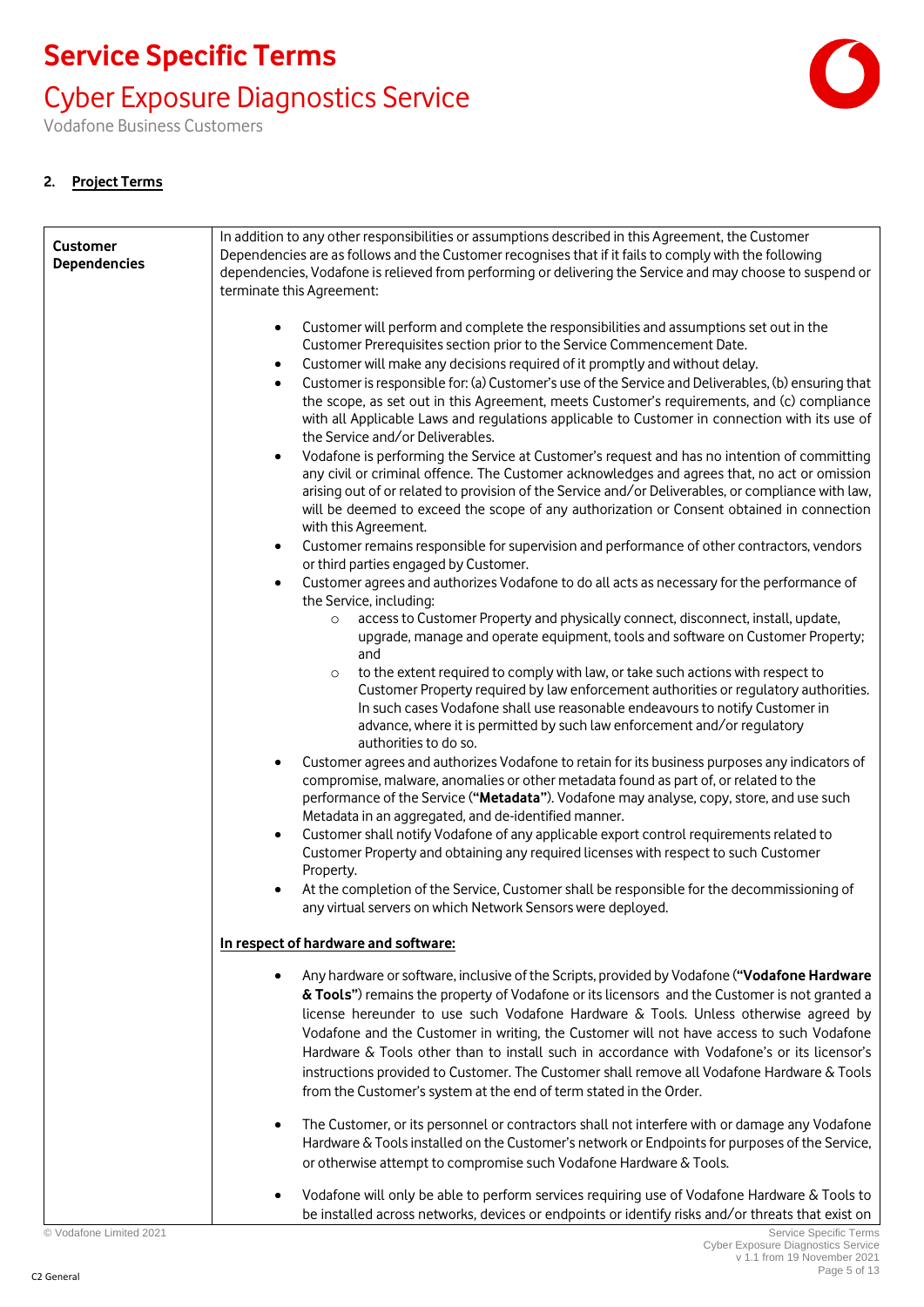### Cyber Exposure Diagnostics Service



|                            | those networks, devices or endpoints (i) upon which it is able to install the applicable device or<br>tool and (ii) which respond as required or expected by the device or tool. Customer shall ensure<br>that each network, device or Endpoint included in the Service is made available for the Vodafone<br>Hardware & Tools installation and connected to Vodafone's or Customer's network at the time<br>of installation. The Customer acknowledges and agrees that Vodafone may not identify risks<br>and/or threats on those devices or tools for which proper installation of the Vodafone Hardware<br>& Tools does not occur.<br>The Customer acknowledges and agrees that any Vodafone Hardware & Tools installed,<br>$\bullet$ |
|----------------------------|------------------------------------------------------------------------------------------------------------------------------------------------------------------------------------------------------------------------------------------------------------------------------------------------------------------------------------------------------------------------------------------------------------------------------------------------------------------------------------------------------------------------------------------------------------------------------------------------------------------------------------------------------------------------------------------------------------------------------------------|
|                            | updated or upgraded by Vodafone on Customer Property may (i) cause a device to automatically<br>communicate with Vodafone's servers to deliver the Service, and (ii) collect Personal Data that<br>may be present on the device. The Customer may withdraw consent in respect of the installation<br>of such Vodafone Hardware & Tools at any time by contacting Vodafone in advance and then<br>removing the Vodafone Hardware & Tools.                                                                                                                                                                                                                                                                                                 |
|                            | <b>Indicators of Compromise ("IOCs")</b>                                                                                                                                                                                                                                                                                                                                                                                                                                                                                                                                                                                                                                                                                                 |
|                            | Customer agrees that any IOCs, which are identified by Vodafone during the provision of the Service, may be<br>added to Vodafone's proprietary IOC databases to improve its overall services offering, provided that any such<br>IOCs will be stripped of any Confidential Information.                                                                                                                                                                                                                                                                                                                                                                                                                                                  |
| <b>General Assumptions</b> | The general assumptions & dependencies applicable for this Service are:                                                                                                                                                                                                                                                                                                                                                                                                                                                                                                                                                                                                                                                                  |
| & Dependencies             | All work is carried out on a fixed fee basis.<br>$\bullet$<br>There will be no changes to the scope of the Service, as set out in this Agreement.<br>$\bullet$                                                                                                                                                                                                                                                                                                                                                                                                                                                                                                                                                                           |
|                            | The Service is not warranted to:<br>$\bullet$                                                                                                                                                                                                                                                                                                                                                                                                                                                                                                                                                                                                                                                                                            |
|                            | detect or identify all security or network threats to, or vulnerabilities of Customer's<br>$\bullet$                                                                                                                                                                                                                                                                                                                                                                                                                                                                                                                                                                                                                                     |
|                            | networks or other facilities, assets, or operations;<br>$\bullet$                                                                                                                                                                                                                                                                                                                                                                                                                                                                                                                                                                                                                                                                        |
|                            | prevent intrusions into or any damage to Customer's networks or other facilities,<br>assets, or operations;                                                                                                                                                                                                                                                                                                                                                                                                                                                                                                                                                                                                                              |
|                            | return control of a Customer or third party system where unauthorized access or<br>$\bullet$                                                                                                                                                                                                                                                                                                                                                                                                                                                                                                                                                                                                                                             |
|                            | control has occurred; or                                                                                                                                                                                                                                                                                                                                                                                                                                                                                                                                                                                                                                                                                                                 |
|                            | meet or help Customer meet any Applicable Law, industry standard or any other<br>$\bullet$<br>requirements including the Payment Card Industry Data Security Standard. It is<br>Customer's sole responsibility to provide appropriate and adequate security for its                                                                                                                                                                                                                                                                                                                                                                                                                                                                      |
|                            | company, its assets, systems and employees.                                                                                                                                                                                                                                                                                                                                                                                                                                                                                                                                                                                                                                                                                              |
|                            | Customer must promptly notify Vodafone of any changes to the information provided by<br>$\bullet$<br>Customer in the CED Questionnaire.                                                                                                                                                                                                                                                                                                                                                                                                                                                                                                                                                                                                  |
|                            | Vodafone may provide reasonable recommendations, advice or instructions on a particular<br>course of action in the course of performing or as a result of the Service or in the Deliverables<br>to be provided to Customer and if Customer chooses not to follow such reasonable                                                                                                                                                                                                                                                                                                                                                                                                                                                         |
|                            | recommendations, advice or instructions, Customer acknowledges that Vodafone shall not                                                                                                                                                                                                                                                                                                                                                                                                                                                                                                                                                                                                                                                   |
|                            | be responsible for any losses or claims made by the Customer that arise from Customer's<br>failure to follow such recommendations, advice or instructions.                                                                                                                                                                                                                                                                                                                                                                                                                                                                                                                                                                               |
|                            | While Vodafone will use reasonable care to carry out the Service in line with Good Industry<br>$\bullet$<br>Practice and in a manner designed to mitigate and reduce the risk of damage to Customer<br>Property, Customer acknowledges that there is inherent risk in the provision of the security                                                                                                                                                                                                                                                                                                                                                                                                                                      |
|                            | Service in accordance with this Agreement which may lead to operational degradation,<br>performance impact, breach of Customer policies or industry standards, or otherwise impair                                                                                                                                                                                                                                                                                                                                                                                                                                                                                                                                                       |
|                            | Customer Property (each a "Customer Damage" and together the "Customer Damages")<br>and, Vodafone will not be liable to the Customer or its respective employees or any third<br>parties of the Customer for Customer Damages arising from the foregoing. To the extent                                                                                                                                                                                                                                                                                                                                                                                                                                                                  |
|                            | possible, prior to commencing any provisioning of the Service, Vodafone shall identify and<br>inform the Customer of any Customer Damage associated with the Service.                                                                                                                                                                                                                                                                                                                                                                                                                                                                                                                                                                    |
|                            | Customer agrees that Vodafone has the right to anonymise and aggregate Customer Data that<br>$\bullet$                                                                                                                                                                                                                                                                                                                                                                                                                                                                                                                                                                                                                                   |
|                            | will not in any way reveal the Customer Data as being attributable to the Customer with other<br>data and leverage anonymous learnings and insights regarding use of the Service (the<br>anonymised data, "Vodafone Insights Data"), and that Vodafone owns Vodafone Insights Data                                                                                                                                                                                                                                                                                                                                                                                                                                                       |
|                            | and may use Vodafone Insights Data during and after the term of this Agreement solely to<br>develop, provide, and improve Vodafone products and services.                                                                                                                                                                                                                                                                                                                                                                                                                                                                                                                                                                                |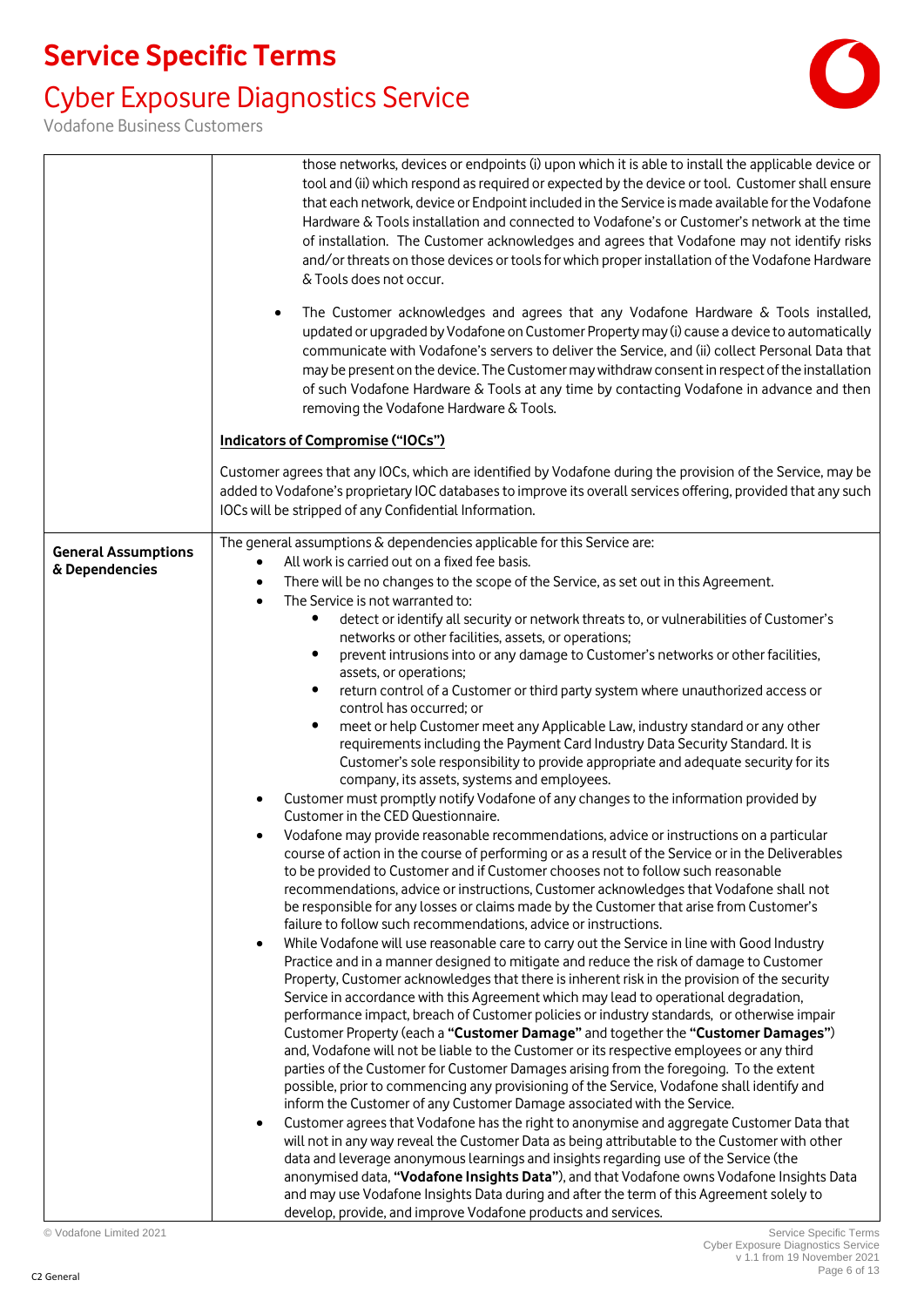### Cyber Exposure Diagnostics Service



| Customer agrees that Vodafone is not liable to Customer for Customer Damages provided<br>that Vodafone will use reasonable care to carry out the Service in line with Good Industry<br>Practice and in accordance with the terms of this Agreement.<br>The Customer agrees that, to the extent permitted by Applicable Law, it shall not bring any<br>$\bullet$<br>claim against Vodafone or any Group Company, whether in tort or otherwise, in connection<br>with the Service or otherwise in relation to the subject matter of this Agreement.<br>Customer acknowledges that, in providing the Service, Vodafone will access Customer<br>$\bullet$<br>Systems and data. Customer agrees that, in advance of the Agreement Start Date, it shall<br>provide and maintain all necessary consents, permissions, notices and authorisations as that<br>are necessary for Vodafone to perform the Service, including any of the foregoing from<br>employees or third parties; valid consents from or notices to applicable data subjects; and<br>authorisations from regulatory authorities, employee representative bodies or other<br>applicable third parties ("Customer Consent") in a timely manner as necessary for Vodafone<br>to access and use such System and data to perform the Service under this Agreement, and/or<br>to use any third-party System(s) or data that Vodafone may use or require access to in<br>performing the Service. For purposes of this Clause, "System" means, as applicable,<br>Customer's or a third party's computer environment, network, equipment, software and<br>related services. |
|-----------------------------------------------------------------------------------------------------------------------------------------------------------------------------------------------------------------------------------------------------------------------------------------------------------------------------------------------------------------------------------------------------------------------------------------------------------------------------------------------------------------------------------------------------------------------------------------------------------------------------------------------------------------------------------------------------------------------------------------------------------------------------------------------------------------------------------------------------------------------------------------------------------------------------------------------------------------------------------------------------------------------------------------------------------------------------------------------------------------------------------------------------------------------------------------------------------------------------------------------------------------------------------------------------------------------------------------------------------------------------------------------------------------------------------------------------------------------------------------------------------------------------------------------------------------------------------------------------------------------------|
| Customer agrees to provide and maintain the Customer Consents.<br>$\bullet$<br>Vodafone shall perform the Service in line with the scope of the Service as set out in this<br>$\bullet$<br>Agreement, in accordance with Good Industry Practice, and in reliance on, and in line with,                                                                                                                                                                                                                                                                                                                                                                                                                                                                                                                                                                                                                                                                                                                                                                                                                                                                                                                                                                                                                                                                                                                                                                                                                                                                                                                                      |
| the Customer Consent.<br>Customer agrees to indemnify Vodafone on an unlimited basis to the extent the Customer fails to<br>$\bullet$<br>provide and maintain the Customer Consents.                                                                                                                                                                                                                                                                                                                                                                                                                                                                                                                                                                                                                                                                                                                                                                                                                                                                                                                                                                                                                                                                                                                                                                                                                                                                                                                                                                                                                                        |
| Vodafone is not responsible for remedying any security issues, vulnerabilities or other<br>$\bullet$<br>problems discovered in the course of performing or as a result of the Service (where such<br>Service is provided in accordance with the terms of this Agreement).                                                                                                                                                                                                                                                                                                                                                                                                                                                                                                                                                                                                                                                                                                                                                                                                                                                                                                                                                                                                                                                                                                                                                                                                                                                                                                                                                   |
| In providing the Service, Vodafone has no intention of committing any civil or criminal<br>$\bullet$<br>offences.                                                                                                                                                                                                                                                                                                                                                                                                                                                                                                                                                                                                                                                                                                                                                                                                                                                                                                                                                                                                                                                                                                                                                                                                                                                                                                                                                                                                                                                                                                           |
| Customer acknowledges and agrees that, no act or omission of Vodafone arising out of or<br>$\bullet$<br>related to Vodafone's provision of the Services will be deemed to exceed the authorisation as<br>set out in this Agreement, provided that Vodafone has provided the Services in accordance<br>with this Agreement and in line with the relevant agreed scope of services with the Customer<br>and/or the applicable Order.                                                                                                                                                                                                                                                                                                                                                                                                                                                                                                                                                                                                                                                                                                                                                                                                                                                                                                                                                                                                                                                                                                                                                                                          |
| Customer must promptly notify Vodafone of any changes to Validation Information.<br>$\bullet$                                                                                                                                                                                                                                                                                                                                                                                                                                                                                                                                                                                                                                                                                                                                                                                                                                                                                                                                                                                                                                                                                                                                                                                                                                                                                                                                                                                                                                                                                                                               |
| Customer agrees and authorises Vodafone, to retain any indicators of compromise, malware,<br>$\bullet$<br>anomalies, or other metadata found as part of, or related to the performance of the Service<br>("Metadata") only for the purposes of gathering and compiling security event log data to<br>look at trends, and real or potential security threats and improving Vodafone's security<br>services. Vodafone may analyse, copy, store, and use such Metadata provided that such<br>Metadata is compiled or combined in an aggregated, anonymised or pseudonymised, de-<br>identified manner that will not in any way reveal the Metadata as being attributable to the<br>Customer.                                                                                                                                                                                                                                                                                                                                                                                                                                                                                                                                                                                                                                                                                                                                                                                                                                                                                                                                   |
| To the extent permitted by Applicable Law, the Customer agrees that it shall not bring any<br>$\bullet$<br>claim against Accenture or any Accenture Group Company (or any other third party acting on<br>behalf of Vodafone in providing the Service), whether in tort or otherwise, in connection with<br>the Service or otherwise in relation to the subject matter of this Agreement.<br>The Customer is responsible for: (i) ensuring that the Customers' use of the Service and<br>$\bullet$<br>associated Deliverables is in accordance with the terms of this Agreement; (ii) ensuring that                                                                                                                                                                                                                                                                                                                                                                                                                                                                                                                                                                                                                                                                                                                                                                                                                                                                                                                                                                                                                          |
| the scope of the Service to be provided to the Customer meets the Customer's requirements;<br>and (iii) Customer's compliance with all Applicable Laws and regulations applicable to<br>Customer in connection with the use of the Service and/or Deliverables.                                                                                                                                                                                                                                                                                                                                                                                                                                                                                                                                                                                                                                                                                                                                                                                                                                                                                                                                                                                                                                                                                                                                                                                                                                                                                                                                                             |
| The Customer agrees to and authorises that Vodafone may, as necessary in performance of<br>$\bullet$<br>the Service: (i) access Customer Property and physically connect, disconnect, install, update,<br>upgrade, manage and operate equipment, tools and software on Customer Property; and (ii)<br>to the extent required to comply with Applicable Laws, take such actions with respect to<br>Customer Property required by law enforcement authorities or regulatory authorities.                                                                                                                                                                                                                                                                                                                                                                                                                                                                                                                                                                                                                                                                                                                                                                                                                                                                                                                                                                                                                                                                                                                                      |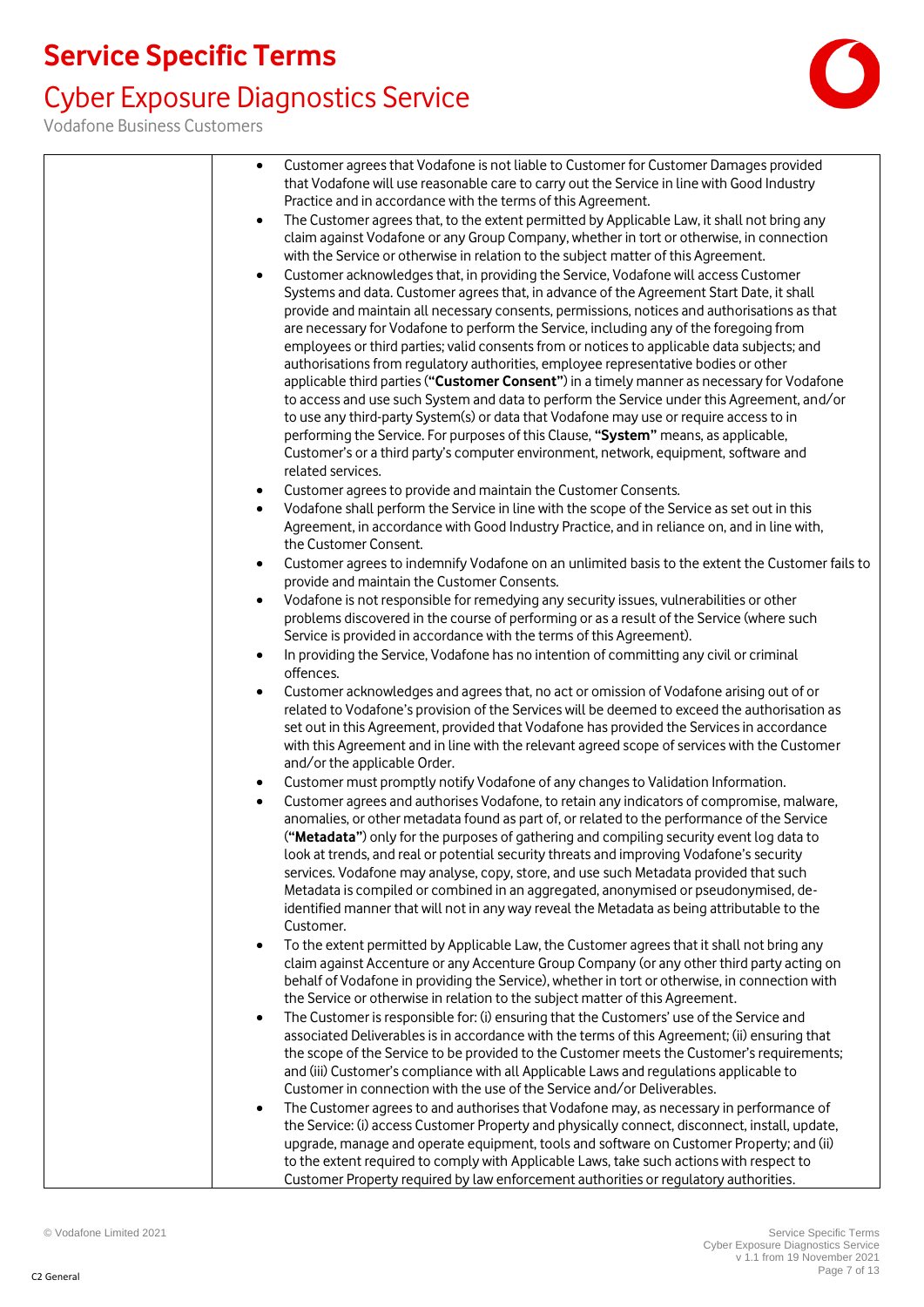### Cyber Exposure Diagnostics Service



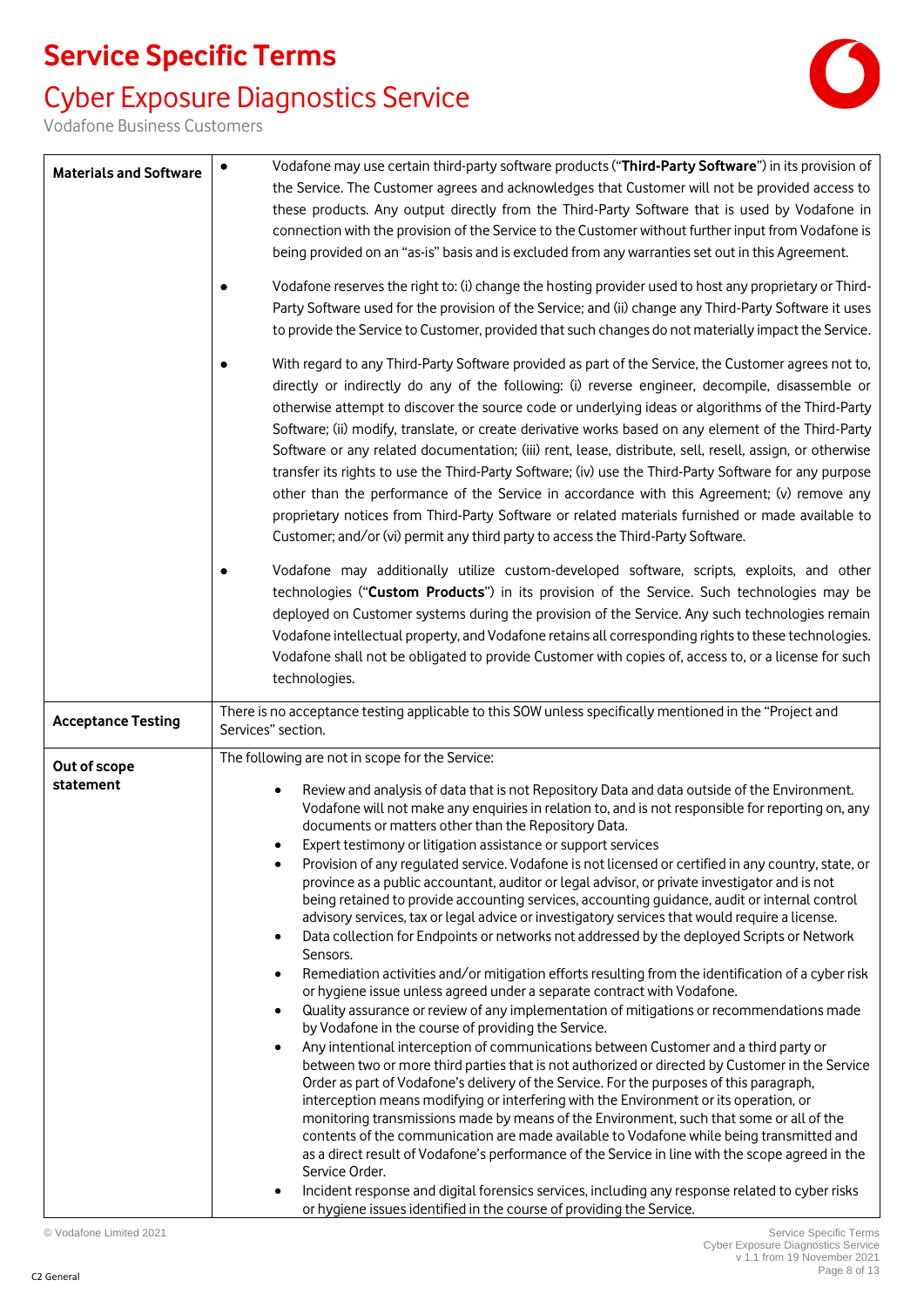### Cyber Exposure Diagnostics Service

|                              | Threat hunting services, including proactive search for the presence of potential active breach<br>or compromise(s), malware infection(s), or general adversary activity inside the Customer<br>network or resident on Endpoints                                                                                                                                                                                                                                                                                                                                                                                                                                                                                                                           |  |
|------------------------------|------------------------------------------------------------------------------------------------------------------------------------------------------------------------------------------------------------------------------------------------------------------------------------------------------------------------------------------------------------------------------------------------------------------------------------------------------------------------------------------------------------------------------------------------------------------------------------------------------------------------------------------------------------------------------------------------------------------------------------------------------------|--|
|                              | The services detailed in this SOW shall be provided remotely and constitute Vodafone's complete scope of<br>work. All other services (and the provision of services onsite) are out of scope for the Service.                                                                                                                                                                                                                                                                                                                                                                                                                                                                                                                                              |  |
| <b>Data Protection</b>       | Where Vodafone processes Personal Data, the relevant section of the clause headed "Data" of the<br>1.<br>Professional Services General Terms shall apply.                                                                                                                                                                                                                                                                                                                                                                                                                                                                                                                                                                                                  |  |
|                              | Vodafone shall only act as Data Processor in respect of any Personal Data processed on behalf of<br>2.<br>Customer:                                                                                                                                                                                                                                                                                                                                                                                                                                                                                                                                                                                                                                        |  |
|                              | for the performance of the following deliverables:<br>a.                                                                                                                                                                                                                                                                                                                                                                                                                                                                                                                                                                                                                                                                                                   |  |
|                              | Deliverable 1: Deployment of Script on the Environment;<br>$1_{\cdot}$                                                                                                                                                                                                                                                                                                                                                                                                                                                                                                                                                                                                                                                                                     |  |
|                              | Deliverable 2: Weekly CED Status Reports;<br>2.                                                                                                                                                                                                                                                                                                                                                                                                                                                                                                                                                                                                                                                                                                            |  |
|                              | Deliverable 3: Final CED Status Report;<br>3.                                                                                                                                                                                                                                                                                                                                                                                                                                                                                                                                                                                                                                                                                                              |  |
|                              | Deliverable 4: Explanatory Presentation; and<br>4.                                                                                                                                                                                                                                                                                                                                                                                                                                                                                                                                                                                                                                                                                                         |  |
|                              | b.<br>in the Repository Data,                                                                                                                                                                                                                                                                                                                                                                                                                                                                                                                                                                                                                                                                                                                              |  |
|                              | (the "Processor Services").                                                                                                                                                                                                                                                                                                                                                                                                                                                                                                                                                                                                                                                                                                                                |  |
|                              | Where Customer shares Personal Data with Vodafone for the Processor Services, the Customer<br>3.<br>warrants and undertakes that it has complied with all necessary obligations imposed on it under<br>Applicable Law including ensuring that it has either (i) obtained all necessary consents to transfer<br>the Personal Data to Vodafone; or (ii) secured another lawful basis, in accordance with Applicable<br>Privacy Law, to share such Personal Data with Vodafone for the processing envisaged by this<br>Agreement and has provided appropriate privacy notices to the relevant data subjects (as required<br>by Applicable Privacy Law) to enable it to share the Personal Data with Vodafone for the purposes<br>envisaged by this Agreement. |  |
| <b>Payment Card Industry</b> | Vodafone does not warrant that the Service will be payment card industry ("PCI") requirements Compliant<br>or that the Services will enable Customer to be compliant with Applicable Privacy Law.                                                                                                                                                                                                                                                                                                                                                                                                                                                                                                                                                          |  |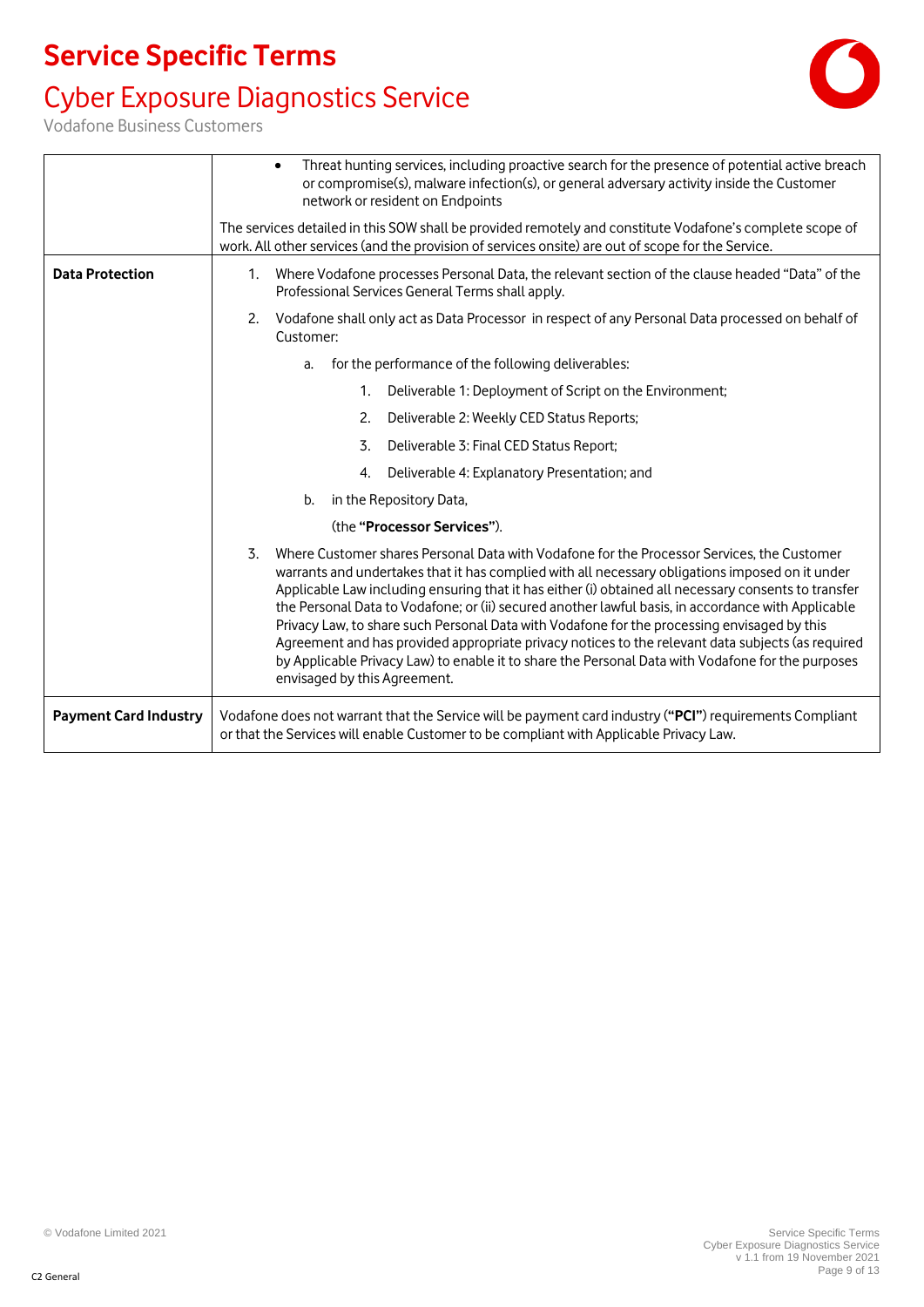### Cyber Exposure Diagnostics Service



Vodafone Business Customers

#### **3. Standard Information**

| <b>Contractual Terms</b> | The Professional Services General Terms govern the relationship of the Parties in respect of the Service provided<br>by Vodafone to the Customer under this SOW. |
|--------------------------|------------------------------------------------------------------------------------------------------------------------------------------------------------------|
| Minimum Term             | Commencing on the Agreement Start Date and ending when the final Deliverable is provided by Vodafone to<br>Customer.                                             |
| <b>Agreement Start</b>   | The date of the Customer's acceptance of the terms of this Agreement.                                                                                            |
| <b>Date</b>              | There shall be no Renewal Term.                                                                                                                                  |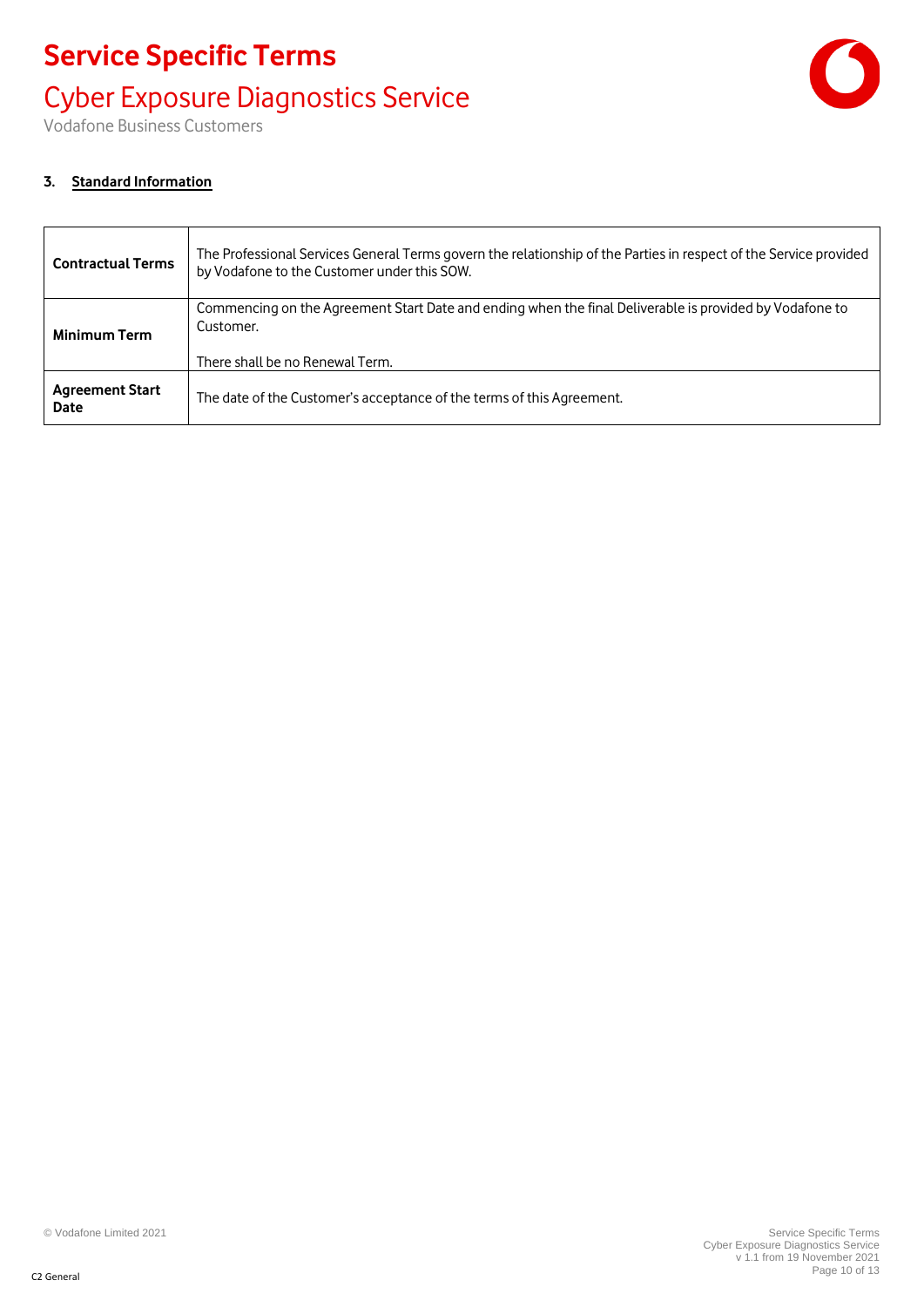Cyber Exposure Diagnostics Service



Vodafone Business Customers

#### **4. Charges**

| <b>Charges</b> | The Charges shall be set out in the Order and shall be exclusive of VAT at the prevailing rate. |
|----------------|-------------------------------------------------------------------------------------------------|
| <b>Invoice</b> | Charges shall be invoiced upon completion of the Service.                                       |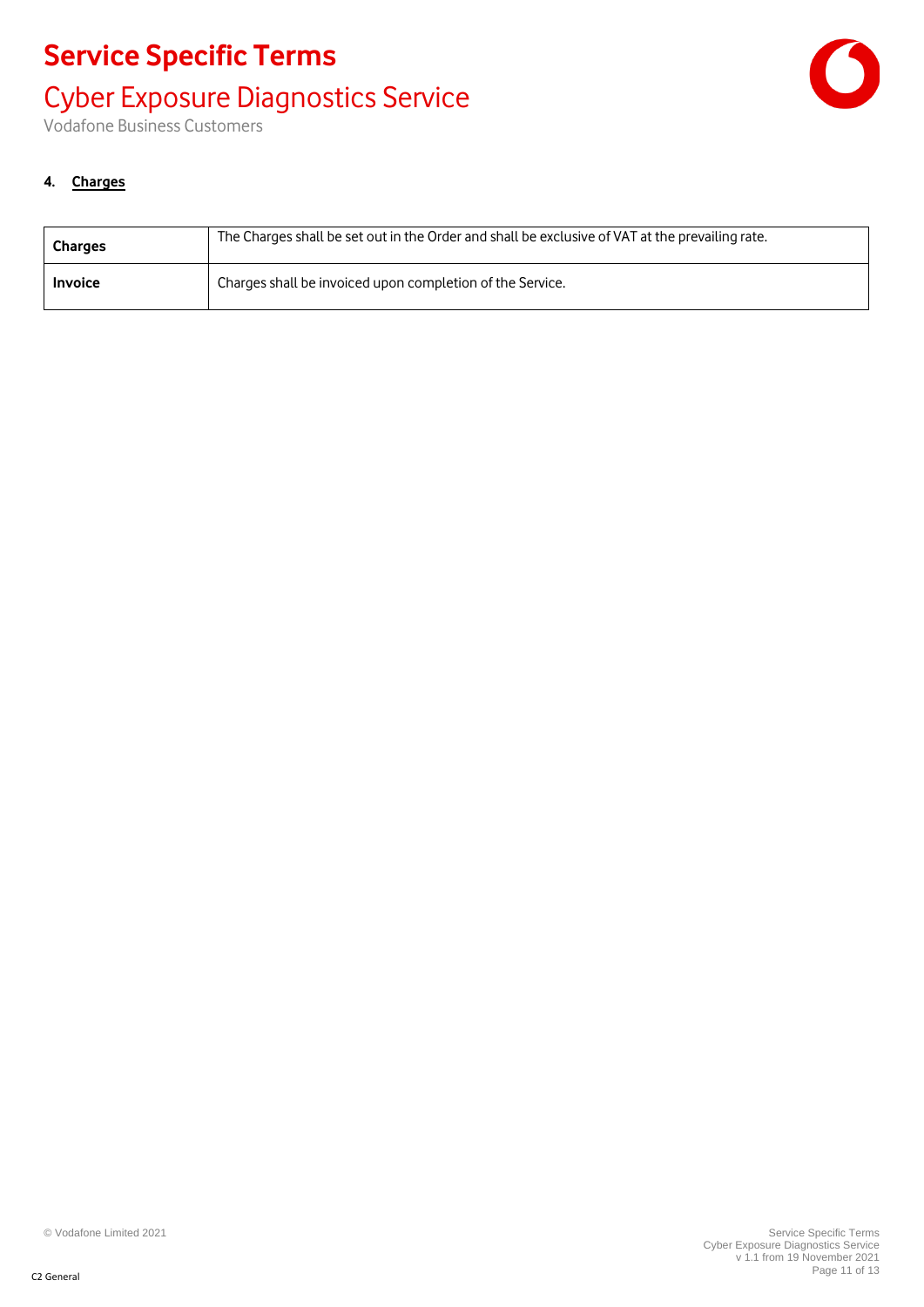# **Definitions** Cyber Exposure Diagnostics Service



Vodafone Business Customers

The following definitions are applicable to the Service, and are in addition to the definitions detailed in the Professional Services General Terms:

| <b>Accenture</b>         | means Accenture (UK) Limited, a company incorporated in England with registration number 4757301, whose<br>registered office is at 30 Fenchurch Street, London, EC3M 3BD. |
|--------------------------|---------------------------------------------------------------------------------------------------------------------------------------------------------------------------|
| <b>Accenture Group</b>   | means Accenture or any entity, whether incorporated or not, that controls, is controlled by, or is under common                                                           |
| Company                  | control with Accenture.                                                                                                                                                   |
| <b>CED Platform</b>      | means the cloud based (hosted in Europe) server that is leveraged for: (a) Vodafone remote access to the                                                                  |
|                          | Customer's network to access and configure virtual network sensors; (b) the Repository; and (c) Repository Data                                                           |
|                          | analysis.                                                                                                                                                                 |
|                          |                                                                                                                                                                           |
|                          | CED Questionnaire means the questionnaire which Customer must complete, prior to the Service Commencement Date, in order to                                               |
|                          | enable Vodafone's provision of the Service. A copy of the CED Questionnaire can be found at                                                                               |
|                          | www.vodafone.co.uk/cloudservices/.                                                                                                                                        |
| <b>Customer Data</b>     | means all data, documents or records of whatever nature and in whatever form relating to the business of the                                                              |
|                          | Customer, the Customers' employees or otherwise, whether subsisting before or after the date of this Agreement                                                            |
|                          | and whether created or processed as part of, or in connection with, the Service.                                                                                          |
| <b>Customer</b>          | means Endpoints, computer systems; servers; technology infrastructures; telecommunications or electronic                                                                  |
| Property                 | communications systems and associated communications; confidential information; data (including Personal                                                                  |
|                          | Data, employee identification, authentication or credential data user details and other sensitive information);                                                           |
|                          | assets; devices; intellectual property; and/or physical premises, that are used by Customer, or its respective                                                            |
|                          | employees, customers, or suppliers, whether owned or otherwise controlled by the Customer or owned by a third                                                             |
|                          | party.                                                                                                                                                                    |
| Cyber-Attack             | means an attempt to expose, alter, disable, destroy, steal or gain information through unauthorized access to                                                             |
|                          | computer information systems, infrastructures, computer networks, or personal computer devices.                                                                           |
| <b>Endpoint</b>          | means the Customer's computers or laptops that host any one of Windows, Mac or Linux Operating systems                                                                    |
|                          | (irrespective of the hardware used and the hosting location).                                                                                                             |
| <b>Environment</b>       | means the segment(s) of the Customer Property on which Vodafone's technology is deployed to facilitate                                                                    |
|                          | collection of Repository Data.                                                                                                                                            |
| <b>Explanatory</b>       | means the one-off sixty (60) minute presentation provided by Vodafone to Customer, explaining the findings of the                                                         |
| Presentation             | Final CED Report, and as further detailed in the Customer Deliverables section above.                                                                                     |
| <b>Final CED Report</b>  | means the final report provided by Vodafone to Customer at the conclusion of the Service and as further detailed                                                          |
|                          | in the Customer Deliverables section above.                                                                                                                               |
| <b>Good Industry</b>     | means, in respect of any activity, performing that activity effectively, reliably and professionally in good faith and                                                    |
| <b>Practice</b>          | in a prompt and timely manner using the degree of skill, care, diligence, prudence, foresight and judgement which                                                         |
|                          | would reasonably be expected from a skilled, experienced and market leading operator engaged in the provision                                                             |
|                          | of the Service or such activity (as applicable) on a commercial basis.                                                                                                    |
| <b>Group Company</b>     | means an Accenture Group Company or a company or corporation within Vodafone Group (as the case may be).                                                                  |
| <b>IOC</b>               | means indicator of compromise. An IOC is an artefact observed on a network or in an operating system that may                                                             |
|                          | indicate a computer intrusion. Typical IOCs include, but are not limited to, virus signatures, MD5 hashes of malware                                                      |
|                          | files, file directory locations, or URLs or domain names of command and control servers.                                                                                  |
| Marketplace              | means the platform set out at https://marketplace.vodafone.co.uk/home.                                                                                                    |
| <b>Network Sensors</b>   | means the image or software that can be deployed on a customer provided Virtual machine or hardware and of                                                                |
|                          | which's purpose is to collect Repository Data.                                                                                                                            |
| <b>Repository</b>        | means the encrypted file repository hosted in the CED Platform containing the Repository Data collected for the                                                           |
|                          | purpose of carrying out the Service.                                                                                                                                      |
| <b>Repository Data</b>   | means the data and information actually collected from the Environment and ingested into the Repository.                                                                  |
| <b>Script</b>            | means the image or software that can be deployed on a customer provided virtual machine or hardware and of                                                                |
|                          | which's purpose is to collect Repository Data                                                                                                                             |
| <b>Secure File</b>       | means a network protocol that provides file access, file transfer, and file management over any reliable data                                                             |
| <b>Transfer Protocol</b> | stream.                                                                                                                                                                   |
| <b>Service</b>           | means the date, agreed between the parties, for the Service to commence.                                                                                                  |
| Commencement             |                                                                                                                                                                           |
|                          |                                                                                                                                                                           |
| Date                     |                                                                                                                                                                           |
| <b>User</b>              | means an account-holder on the Endpoint.                                                                                                                                  |
| Validation               | means the information provided by Customer to Vodafone, prior to the Agreement Start Date, which was used by                                                              |
| Information              | Vodafone to determine whether or not the Service could be provided to Customer. The Validation Information may                                                            |
|                          | include, but is not limited to, (i) the countries the Customer will receive the Service; (ii) the core business of the                                                    |
|                          | Customer; (iii) the systems Customer will be using the Service for; and (iv) whether the Customer has any existing                                                        |
|                          | conflicts with Vodafone.                                                                                                                                                  |